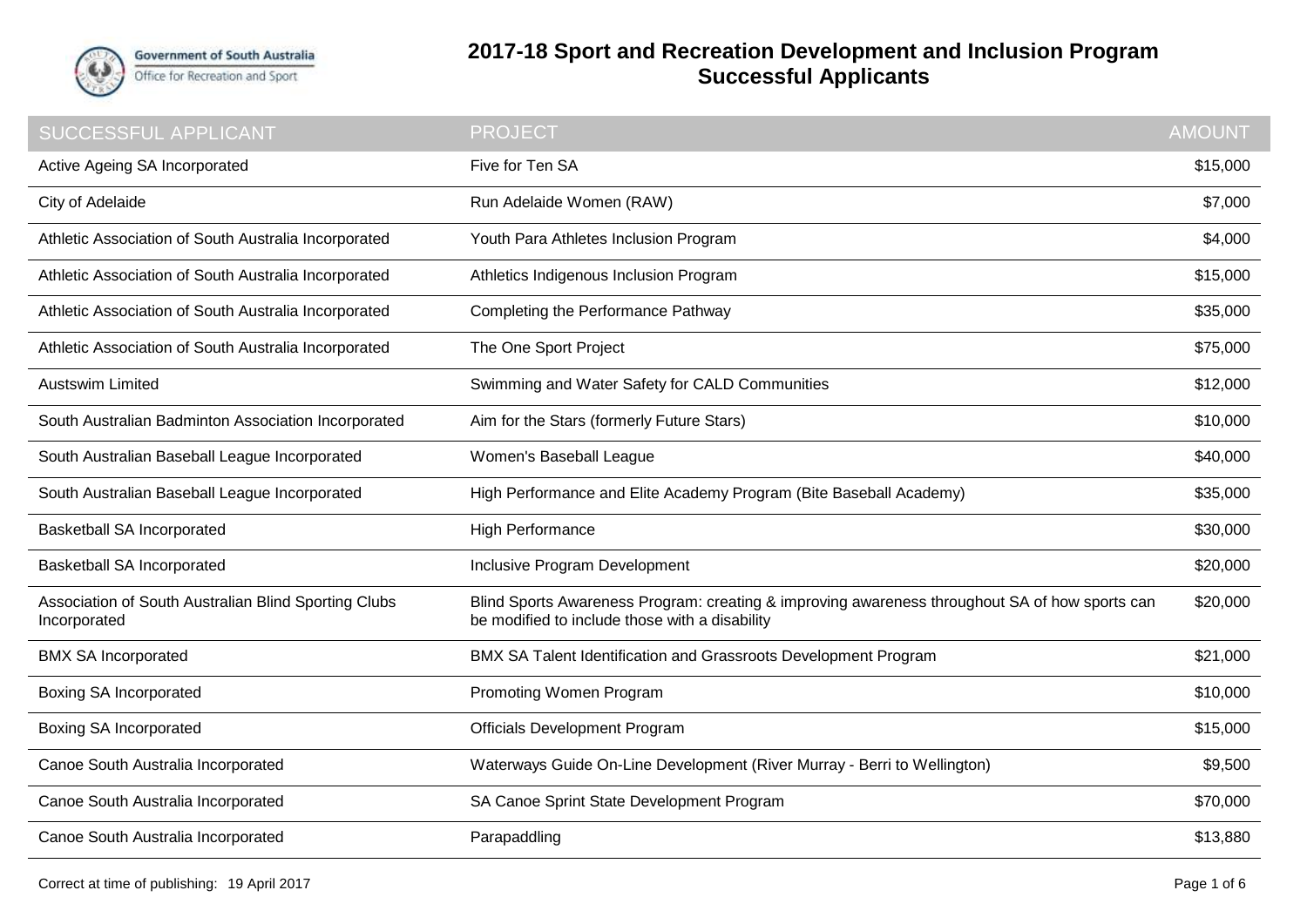| <b>SUCCESSFUL APPLICANT</b>                          | <b>PROJECT</b>                                                    | <b>AMOUNT</b> |
|------------------------------------------------------|-------------------------------------------------------------------|---------------|
| Ceduna Aboriginal Corporation                        | Far West Sports Development Academy                               | \$69,000      |
| CirKidz Incorporated                                 | Circus Change Makers - an active recreation and inclusion program | \$50,000      |
| City Bay Fun Run Committee Incorporated              | Sunday Mail City-Bay Training Workshops                           | \$20,000      |
| Confederation of Australian Motor Sport Ltd (CAMS)   | (Daniel) Ricciardo's Racers & Rookies Junior Program              | \$15,000      |
| Conservation Council of South Australia Incoporated  | Sports Club Sustainability Program                                | \$25,000      |
| South Australian Cricket Association Incorporated    | Volunteer Management Program                                      | \$21,000      |
| South Australian Cricket Association Incorporated    | Club Volunteer Management Plan Development                        | \$18,000      |
| South Australian Cricket Association Incorporated    | All Abilities Entry Level Programs Pathway                        | \$15,000      |
| The South Australian Cycling Federation Incorporated | <b>CSA Junior Pathways</b>                                        | \$80,000      |
| The South Australian Cycling Federation Incorporated | CSA Event Management Stage 2 and 3                                | \$15,000      |
| Diving South Australia Incorporated                  | Diving South Australia - Coaching & Development Pathway Program   | \$30,000      |
| Equestrian South Australia Incorporated              | Equitation                                                        | \$30,000      |
| Football Federation of South Australia Incorporated  | Multicultural Football Development Program                        | \$45,000      |
| Football Federation of South Australia Incorporated  | National Training Centre - High Performance Programs Boys & Girls | \$55,000      |
| Football Federation of South Australia Incorporated  | Regional Capacity Building and Development Program                | \$60,000      |
| Golf South Australia Incorporated                    | Club Support 'Chip In' Program                                    | \$12,000      |
| Gymnastics South Australia Incorporated              | Participation Growth Program                                      | \$48,000      |
| Gymnastics South Australia Incorporated              | Junior Development Clinics                                        | \$12,900      |
| Gymnastics South Australia Incorporated              | High Performance Plan                                             | \$40,000      |
| South Australian Hockey Association Incorporated     | Hockey Inclusion Program 2016 - 2019                              | \$35,000      |
| South Australian Hockey Association Incorporated     | Athlete Development Pathway Program                               | \$15,000      |
| South Australian Hockey Association Incorporated     | Regional Coach Development Program                                | \$12,500      |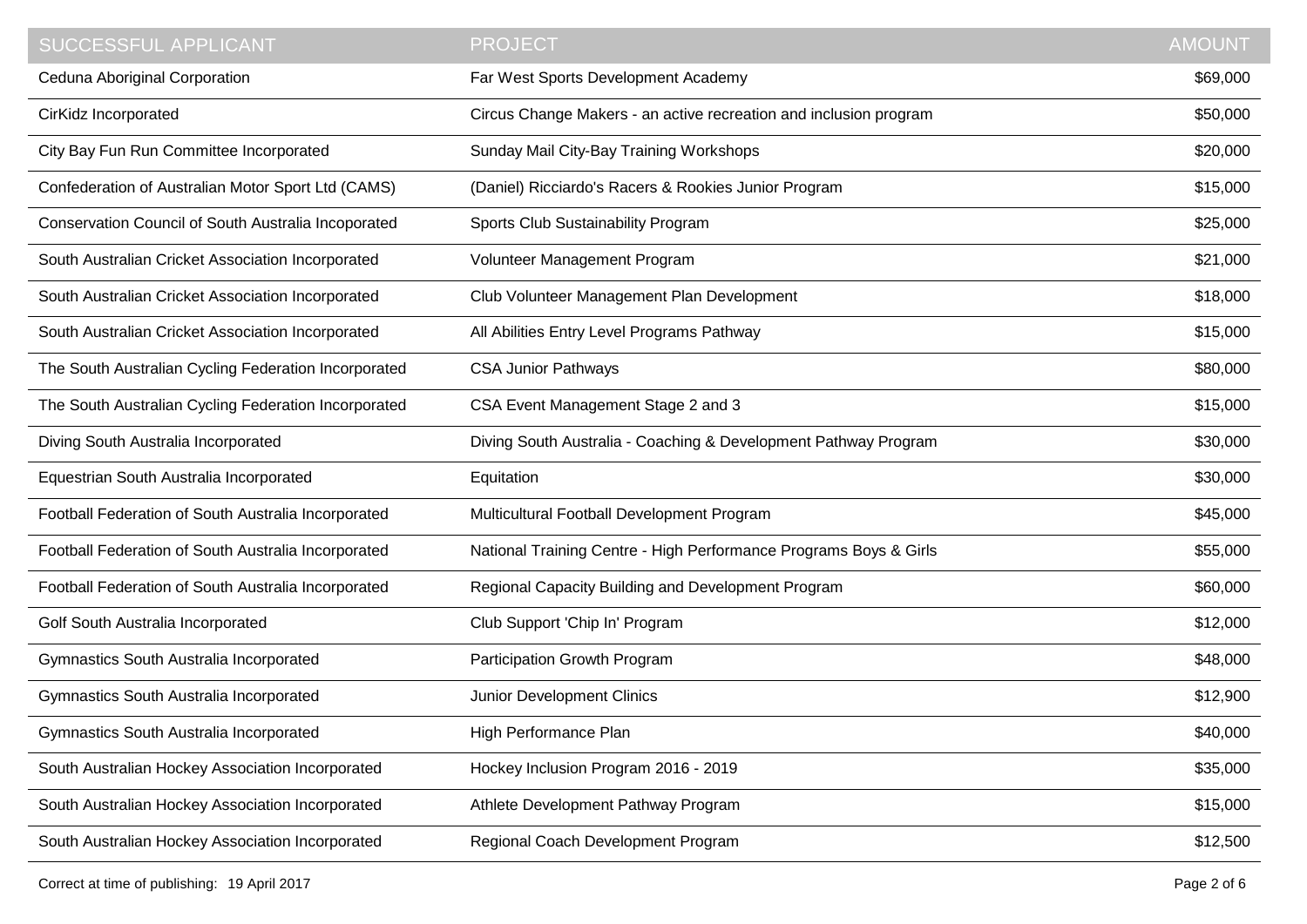| <b>SUCCESSFUL APPLICANT</b>                                    | <b>PROJECT</b>                                                         | <b>AMOUNT</b> |
|----------------------------------------------------------------|------------------------------------------------------------------------|---------------|
| South Australian Hockey Association Incorporated               | Pathway Coach Program 2017 - 2020                                      | \$40,000      |
| City of Holdfast Bay                                           | City of Holdfast Bay Sporting Club Volunteer Pool                      | \$1,250       |
| Inclusive Sport SA Incorporated                                | Diversity and Inclusion Conference                                     | \$35,000      |
| Inclusive Sport SA Incorporated                                | Inclusive Club Development Program                                     | \$50,000      |
| Limestone Coast Local Government Association                   | STARCLUB Limestone Coast - Field Officer position                      | \$50,000      |
| The South Australian Little Athletics Association Incorporated | Coaches Pathway Program                                                | \$12,000      |
| The South Australian Little Athletics Association Incorporated | Tiny Tots Program - Quality Improvement                                | \$3,000       |
| City of Marion                                                 | Club Development and Sustainability Program                            | \$10,000      |
| The Rural City of Murray Bridge                                | <b>Starclub Field Officer Murraylands</b>                              | \$50,000      |
| South Australian Netball Association Incorporated              | Fast5 Implementation                                                   | \$75,000      |
| South Australian Netball Association Incorporated              | Regional Academy Improvement Project                                   | \$75,000      |
| South Australian Netball Association Incorporated              | <b>Male Participation Strategy</b>                                     | \$40,000      |
| Norwood Swimming Club Incorporated                             | <b>ENable Project 2</b>                                                | \$25,000      |
| City of Onkaparinga                                            | <b>STARCLUB Club Development Project</b>                               | \$30,000      |
| Parkrun Inc                                                    | PARKRUN - 7 new SA locations                                           | \$77,000      |
| Parks & Leisure Australia Limited                              | PLA SA Professional Development Seminar Series                         | \$5,000       |
| Parks & Leisure Australia Limited                              | South Australian Parks and Leisure, Recreation and Aquatics Conference | \$10,000      |
| City of Playford                                               | Playford VSTAR Club Development Program                                | \$30,000      |
| Port Pirie Regional Council                                    | Mid North STARCLUB Field Officer Program                               | \$50,000      |
| RecLink Australia Incorporated                                 | New Horizons Project                                                   | \$50,000      |
| Recreation South Australia Incorporated                        | Implementation of outcomes from the Recreational Trails Master Plan    | \$70,000      |
| Recreation South Australia Incorporated                        | <b>Registration Portal</b>                                             | \$75,000      |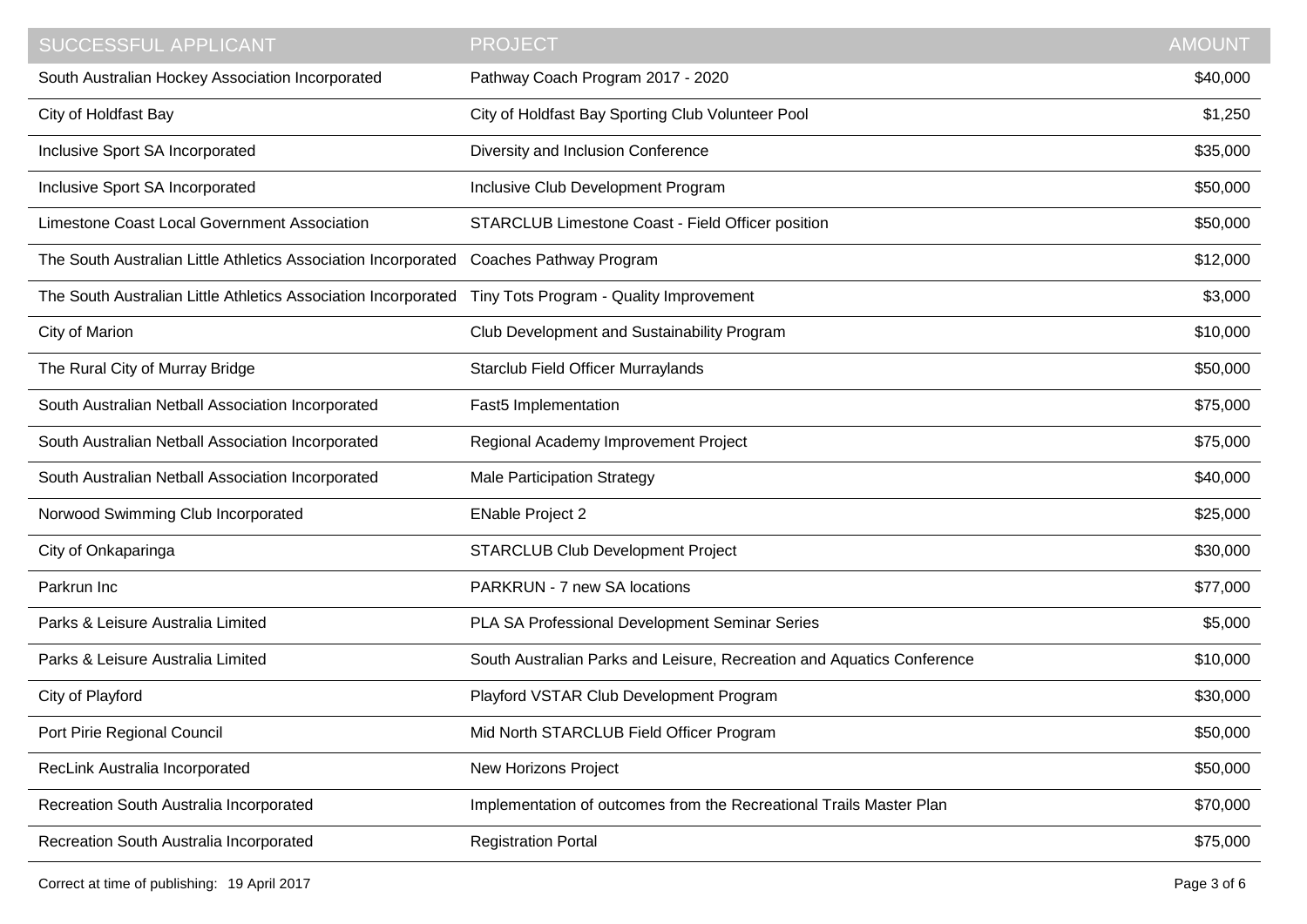| SUCCESSFUL APPLICANT                                                                   | <b>PROJECT</b>                                                   | <b>AMOUNT</b> |
|----------------------------------------------------------------------------------------|------------------------------------------------------------------|---------------|
| District Council of Renmark Paringa                                                    | Riverland STARCLUB, Club and Volunteer Development Project       | \$50,000      |
| Riding for the Disabled Association S.A. Incorporated                                  | <b>RDASA High Five</b>                                           | \$55,000      |
| Rowing South Australia Incorporated                                                    | Girls4Gold                                                       | \$30,000      |
| Municipal Council of Roxby Downs                                                       | Roxby Downs Community - Sport and Recreation Development Project | \$50,000      |
| The Royal Life Saving Society Australia, South Australia<br><b>Branch Incorporated</b> | Grey Medallion Development for Older Australians                 | \$20,000      |
| South Australian Rugby Union Limited                                                   | SA Rugby Referee Round                                           | \$5,000       |
| South Australian Rugby Union Limited                                                   | Northern Adelaide and Barossa Development Project                | \$20,000      |
| South Australian Revolver and Pistol Association<br>Incorporated                       | <b>SCC Skill Development Program</b>                             | \$5,000       |
| The South Australian National Football League Incorporated                             | Female inclusion and participation                               | \$100,000     |
| The South Australian National Football League Incorporated                             | <b>Integrity Project</b>                                         | \$70,000      |
| The South Australian National Football League Incorporated                             | Inclusive engagement and compliance project                      | \$75,000      |
| The South Australian National Football League Incorporated                             | <b>SANFL Inclusive Participation Programs</b>                    | \$80,000      |
| Softball SA Incorporated                                                               | Developing Clubs and Associations                                | \$67,000      |
| South Australian Sports Federation Incorporated                                        | The State Sport Dispute Centre                                   | \$40,000      |
| South Australian Sports Federation Incorporated                                        | Managing your Workforce                                          | \$22,500      |
| South Australian Sports Federation Incorporated                                        | Women in the Governance of Sport - Peer Support Network          | \$5,000       |
| Australian Sports Medicine Federation (SA Branch)<br>Incorporated                      | Concussion and Head Injuries in Sport                            | \$35,000      |
| Squash Rackets Association of South Australia Incorporated                             | Tonsley Park Squash Space                                        | \$10,000      |
| Squash Rackets Association of South Australia Incorporated                             | <b>Squash Smarts</b>                                             | \$18,500      |
| Surf Life Saving South Australia Incorporated                                          | Road to Rescue (R2R)                                             | \$40,000      |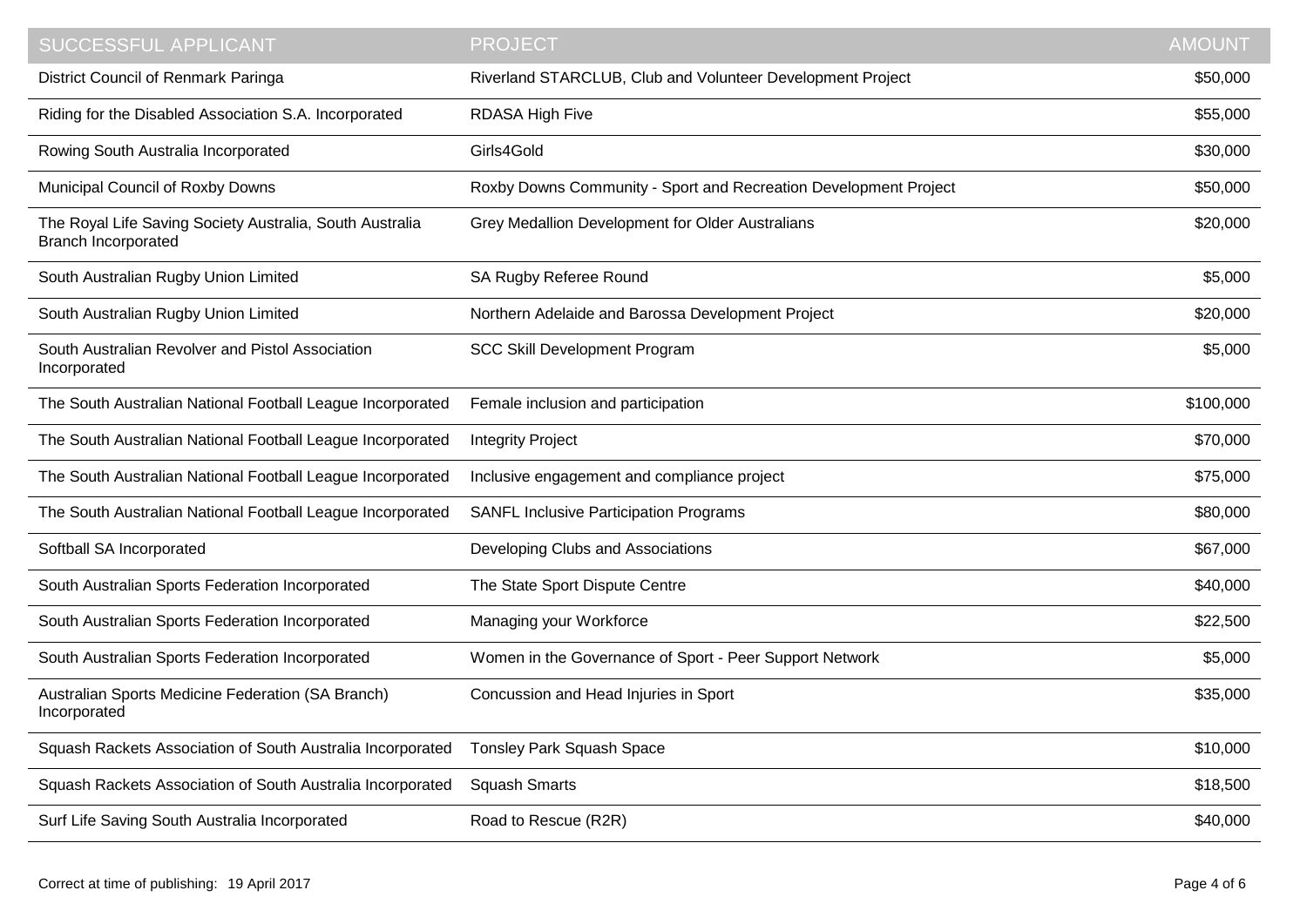| SUCCESSFUL APPLICANT                                             | <b>PROJECT</b>                                                      | <b>AMOUNT</b> |
|------------------------------------------------------------------|---------------------------------------------------------------------|---------------|
| Surf Life Saving South Australia Incorporated                    | Surf Life Saving Regional Community Surf Sport Development Program  | \$40,000      |
| Surfing South Australia Incorporated                             | Let's SUP                                                           | \$45,000      |
| Swimming South Australia Incorporated                            | Pre-Elite Pathway Program                                           | \$80,000      |
| Table Tennis South Australia Incorporated                        | Talent ID and High Performance Program                              | \$15,000      |
| Target Rifle South Australia Incorporated                        | Target Rifle South Australia State Development Squad                | \$33,000      |
| <b>District Council of Tatiara</b>                               | Migrant specific swim and survive program                           | \$4,955       |
| Tennis South Australia Incorporated                              | <b>Club Governance and Operations</b>                               | \$35,000      |
| Tenpin Bowling Australia (SA Division) Incorporated              | Spare a Volunteer                                                   | \$10,000      |
| Touch Football Australia Incorporated                            | Affiliate Development and Growth Initiative                         | \$20,000      |
| Triathlon SA Incorporated                                        | Regional and club development                                       | \$40,000      |
| Triathlon SA Incorporated                                        | Junior Development Program                                          | \$25,000      |
| City of Victor Harbor                                            | STARCLUB Field Officer Program - Southern Fleurieu/Kangaroo Island  | \$50,000      |
| South Australian Volleyball Association Incorporated             | Sustainable SA Academy Pathways                                     | \$70,000      |
| South Australian Volleyball Association Incorporated             | <b>Regional Reconnect</b>                                           | \$60,000      |
| <b>Wakefield Regional Council</b>                                | STARCLUB Field Officer Program - Lower Mid North & Yorke Peninsula  | \$50,000      |
| Walking SA Incorporated                                          | "Walktober" - more people walking more often                        | \$25,000      |
| South Australian Water Polo Incorporated                         | Governance Reform Project                                           | \$13,000      |
| South Australian Water Polo Incorporated                         | Club Development Program                                            | \$20,000      |
| Wheelchair Sports Association of South Australia<br>Incorporated | Determined 2 Dive                                                   | \$15,000      |
| The Corporation of the City of Whyalla                           | STARCLUB Field Officer Program Whyalla/Port Augusta/Flinders Ranges | \$50,000      |
| Yachting South Australia Incorporated                            | Centre of Excellence - Club Development Program                     | \$10,000      |